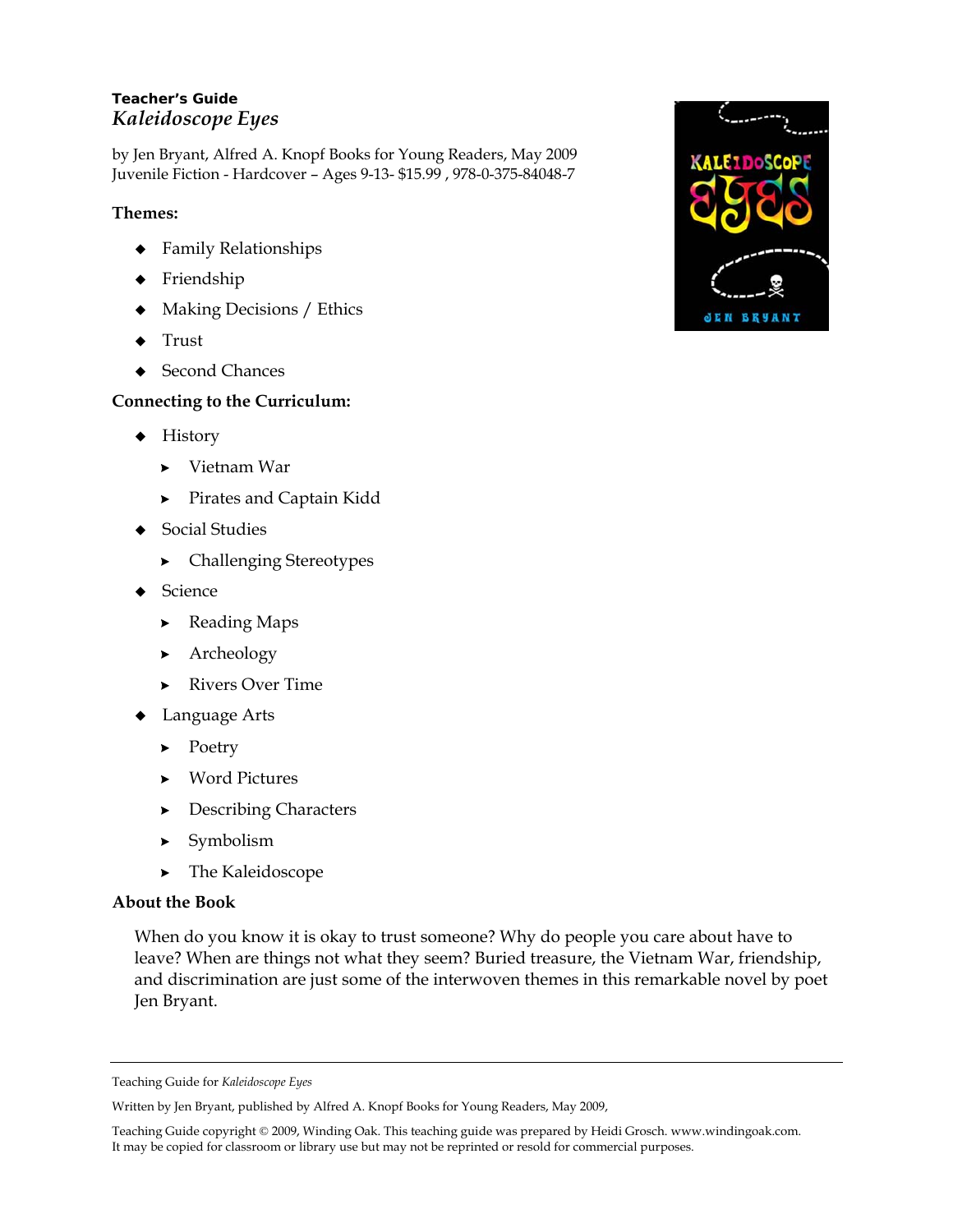It's 1968 and Lyza discovers her grandfather has left her a mystery to solve. She soon discovers, with the help of her two best friends Malcolm and Carolann, that the maps are clues to pirate Captain Kidd's treasure in the middle of town. Now it's up to three kids to find it, and along the way they discover more than just a buried trunk.

*Kaleidoscope Eyes* follows their secret search and the unexpected outcomes its discovery brings. This tale inspired by a true story, this Junior Library Guild selection is a wonderful tool for discussion in any upper elementary classroom or family.

### **About the Author**

Poet and author **Jen Bryant** writes biographies, nonfiction, poetry, contemporary and historical fiction. Her recent novels include *Ringside 1925: Views from the Scopes Trial (*Oprah's Recommended List; NCTE Notable*) Pieces of Georgia* (IRA Young Adult Choices; VOYA Top Shelf for Middle Grades), *The Trial* (Jr. Library Guild Selection), and *A River of Words: The Story of William Carlos Williams (*Caldecott Honor book; NY Times Top Ten Illustrated; IRA Choices Award; NCTE Notable*)*, illustrated by Melissa Sweet.

A former teacher and a lover of research, Jen Bryant has a passion for taking subjects that have been written about for adults and finding the way to appeal to younger readers. In addition to *Kaleidoscope Eyes*, she celebrated the release of her picture book *Abe's Fish: A Boyhood Tale of Abraham Lincoln* in 2009.

# **Pre-Reading Questions: Things to think about before you read the book**

- $\bullet$  Is it ever okay to keep a secret? If so, when?
- What is a pirate? Do we still have them today? Are they the same as the ones we read about in books or see in movies?
- What is a treasure? Have you or your family ever owned a treasure?
- Have you ever judged somebody (thought they were a certain way) and then later discovered you were wrong?

# *Thematic Connections*

# **Family Relationships**

When Lyza's mom left, the family had to adjust … "Dad started to teach at night, we almost never saw him. Denise tore up her college applications [and] got hired as a waitress." ("June 1, 1966"- pg. 5)

The Vietnam War tore up Malcolm's family when Dixon was drafted and had to go off to war. ("Dixon," pgs. 59-62)

Lyza's grandpa was a good friend to her, but her father wanted nothing to do with him, thinking he was a crazy old man ("Gramps," pgs. 24-27).

Teaching Guide for *Kaleidoscope Eyes* 

Written by Jen Bryant, published by Alfred A. Knopf Books for Young Readers, May 2009,

Teaching Guide copyright © 2009, Winding Oak. This teaching guide was prepared by Heidi Grosch. www.windingoak.com. It may be copied for classroom or library use but may not be reprinted or resold for commercial purposes.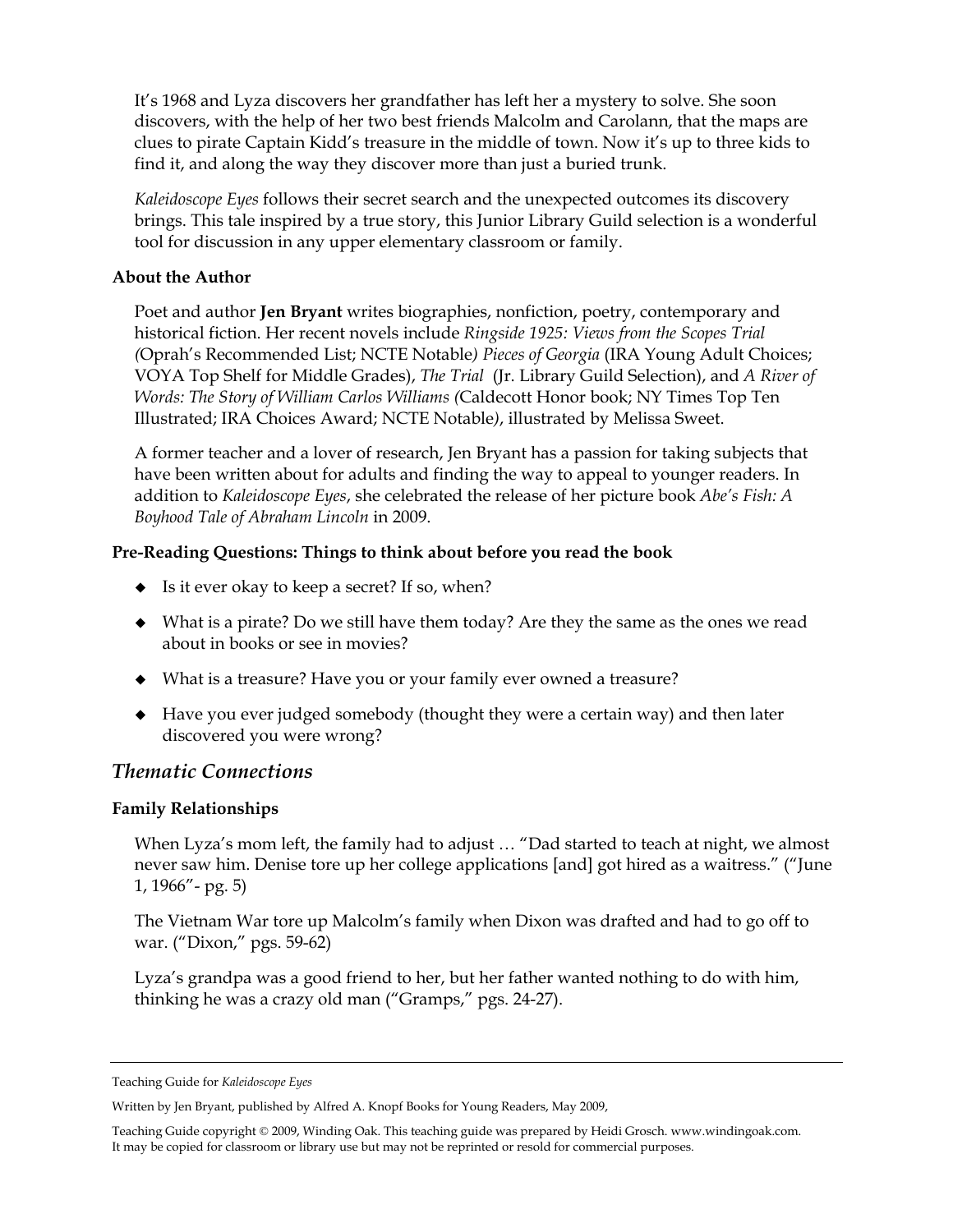### **CLASSROOM ACTIVITY: WHAT DOES IT MEAN TO BE FAMILY?**

Read "Beaches, Peaches, Cars," pgs. 17-18, then discuss the following questions:

- What does it mean to be a family? Are families always related by blood? Do families always live in the same house?
- We often use the expression "we're just like family." What does that mean?
- Discuss the various forms a family can take: friends, people working together on a project, a community as well as the traditional and non-traditional definitions of "blood" family.
- How does the balance change if one person leaves?

# **Friendship**

There are many examples of friendship in this book.

- Liza relies on her two best friends, Malcolm and Carolann ("Never Too Old for Show and Tell," pgs. 55-56), to be there for her when she needs them, and to keep her secret.
- Denise, although she drives her sister crazy, is there when needed (for example, when she smoothes over the awkward situation at the diner with Malcolm and the owner— "August 25, 1968," pgs. 153-157)
- Malcolm's aunt ("Judgment Day," pgs. 231-233) stands up for the kids, making their case to the church board.

# **CLASSROOM ACTIVITY: THE MEANING OF FRIENDSHIP**

Read "Good Advice," pgs. 53-55, and discuss the following questions:

- What are the challenges of being a friend?
- When is it difficult?
- Does being a friend mean sometimes doing something your "friend" doesn't like?
- How do we choose our friends?
- What are examples of strong friendships in other books, movies, or TV programs? Make a master list. What makes these friendships strong? Are any of them unhealthy friendships?
- Is it important that both friends give something back to the other person?

Teaching Guide for *Kaleidoscope Eyes* 

Written by Jen Bryant, published by Alfred A. Knopf Books for Young Readers, May 2009,

Teaching Guide copyright © 2009, Winding Oak. This teaching guide was prepared by Heidi Grosch. www.windingoak.com. It may be copied for classroom or library use but may not be reprinted or resold for commercial purposes.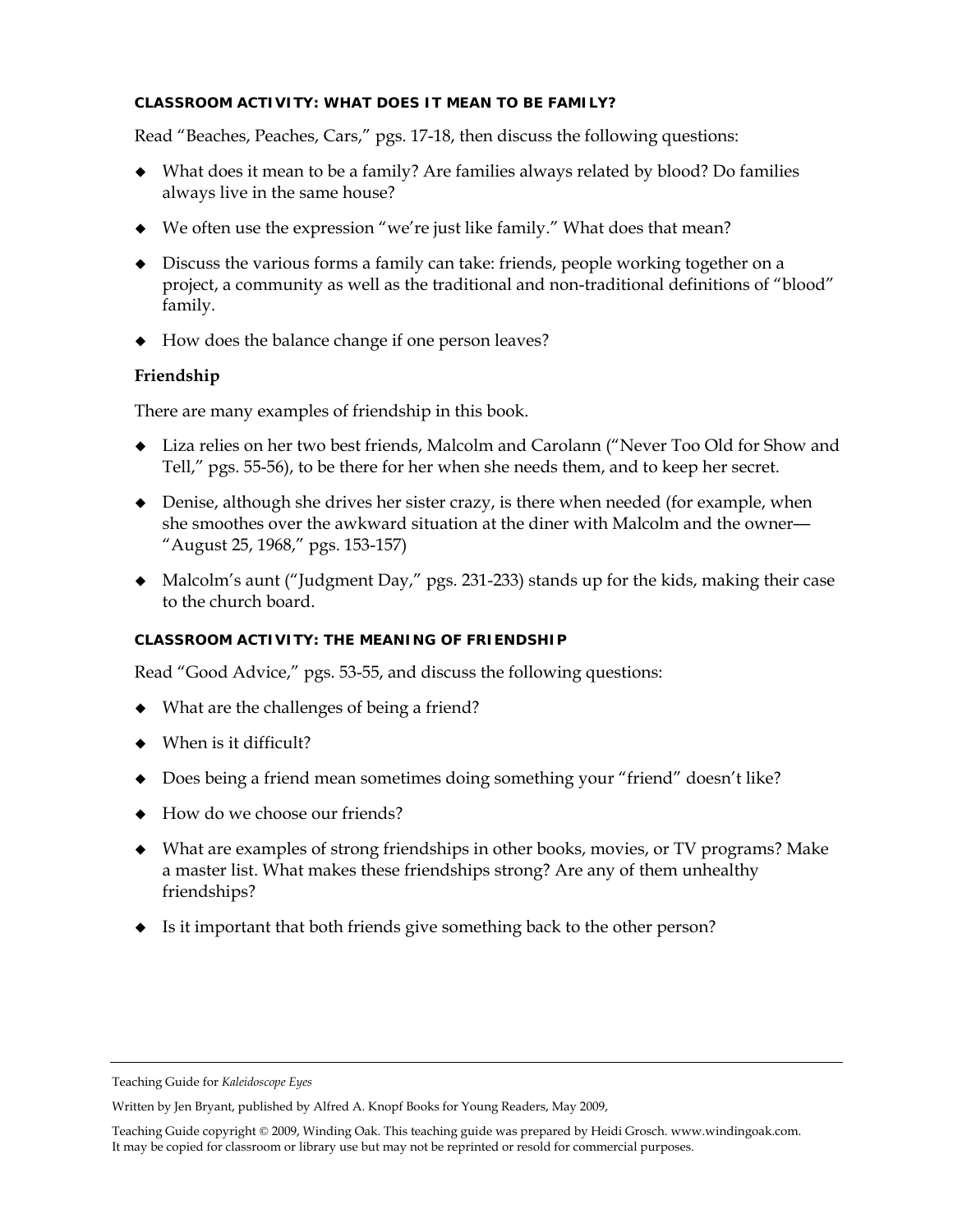# *Making Decisions / Ethics*

Lyza faces a number of situations where she must decide what's right and what's wrong.

- Should she look for the treasure her Grandpa thought was there?
- Should she tell someone when she finds it?
- Should she keep it or share it?

# **CLASSROOM ACTIVITY: DECISIONS (ALL AGES)**

- 1. In small groups, brainstorm lists of decisions that students make every day (such as what to wear, what to eat for lunch, etc.) Then have them make another list of larger, long-term decisions (what sports or activities to participate in, what courses to take, whom to be friends with, etc.)
- 2. Compile the lists. As a class, discuss different strategies for making these decisions: are they the same strategies or different ones? What criteria do students believe should be used to make these decisions?
- 3. Is it possible to learn the "art" of decision-making? How do you know that you've made a "good" decision? Does this vary from person to person? Why or why not?
- 4. Have you ever been torn between two important choices? How did you make that choice? Looking back, was it the best choice for you? Write about this experience.
- 5. Are there times when other peoples' advice and opinions are helpful in making decisions? Identify some instances when it could be helpful to ask for help in making an important decision.

For further information about ethics and making decisions:

- *103 Questions Children Ask about Right from Wrong (Questions Children Ask)*, James C. Galvin, edited by David R. Veerman, Tyndale Kids, 1995.
- *If You Had to Choose, What Would You Do?* Sandra McLeod Humphrey. Prometheus Books, 1995.

# *Trust*

Trust means "the person or thing in which confidence is placed," (*American Heritage Dictionary*). Lyza had to trust her friends. She had to put her pre-conceived notions about Harry aside and trust him. Lyza's grandfather trusted her with his maps and his secret, confident that she would continue the job that he started. Captain Kidd trusted that his treasure would be safe until he could return to collect it.

Teaching Guide for *Kaleidoscope Eyes* 

Written by Jen Bryant, published by Alfred A. Knopf Books for Young Readers, May 2009,

Teaching Guide copyright © 2009, Winding Oak. This teaching guide was prepared by Heidi Grosch. www.windingoak.com. It may be copied for classroom or library use but may not be reprinted or resold for commercial purposes.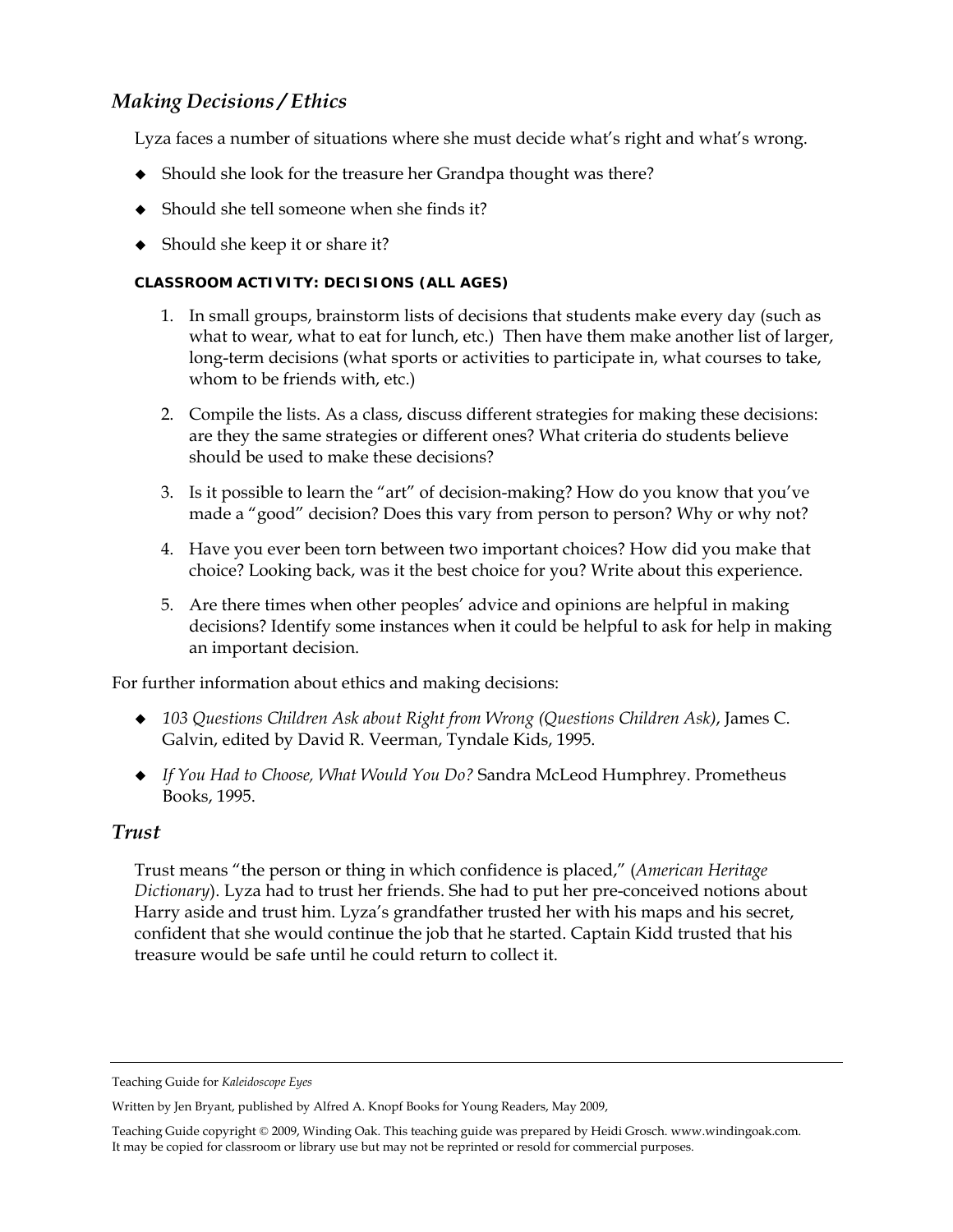#### **CLASSROOM ACTIVITY: THE TRUST GAME**

- 1. Set up a simple obstacle course. Include things to go around, over, and under.
- 2. Have your students pair up, two and two.
- 3. Blindfold one student in each pair and have the other student lead them through an obstacle course.
- 4. Trade places so the other student in each pair can be the one blindfolded.
- 5. Discuss the experience as a class. Did you trust your partner? Why or why not? If you didn't trust them, what could have been different so that you would have?
- 6. Can you draw parallels from this experience to daily life?

# *Second Chances*

Lyza thinks Harry is a lazy, no-good guy—but when she decides to give him a second chance, she discovers that he is kind, helpful, and smart. Lyza can't understand why they can't replace all the broken stuff around the house or why her father is always working then she discovers that when her mother left, she also left a lot of unpaid bills. ("Reunited," pgs. 176-178)

#### **CLASSROOM ACTIVITY: GIVING SOMETHING OR SOMEONE ANOTHER CHANCE**

- 1. Think of a time you were mistaken about someone (i. e. you misjudged their character or abilities.) Take 10-15 minutes and write about that experience.
- 2. Now imagine you ARE the person you misjudged. Write about that same experience from their point of view.
- 3. The verb "to trust" includes the idea of confidence, reliability and dependence. Write an essay in which you describe how you make decisions about whom to trust. Include at least three qualities in a person that are most important to you.

# *Connecting to the Curriculum*

# **History**

#### **THE VIETNAM WAR**

The Vietnam War is a highly controversial subject with many for and more against it. The following website **www.surfnetkids.com/vietnam.htm** has many links to Vietnam War websites appropriate for kids.

Read the poem "1968" (pgs. 15-17) and discuss what it means as a class. How much do your students know about the Vietnam War? Do they know anyone who served in it? Have they ever heard family stories?

Teaching Guide for *Kaleidoscope Eyes* 

Written by Jen Bryant, published by Alfred A. Knopf Books for Young Readers, May 2009,

Teaching Guide copyright © 2009, Winding Oak. This teaching guide was prepared by Heidi Grosch. www.windingoak.com. It may be copied for classroom or library use but may not be reprinted or resold for commercial purposes.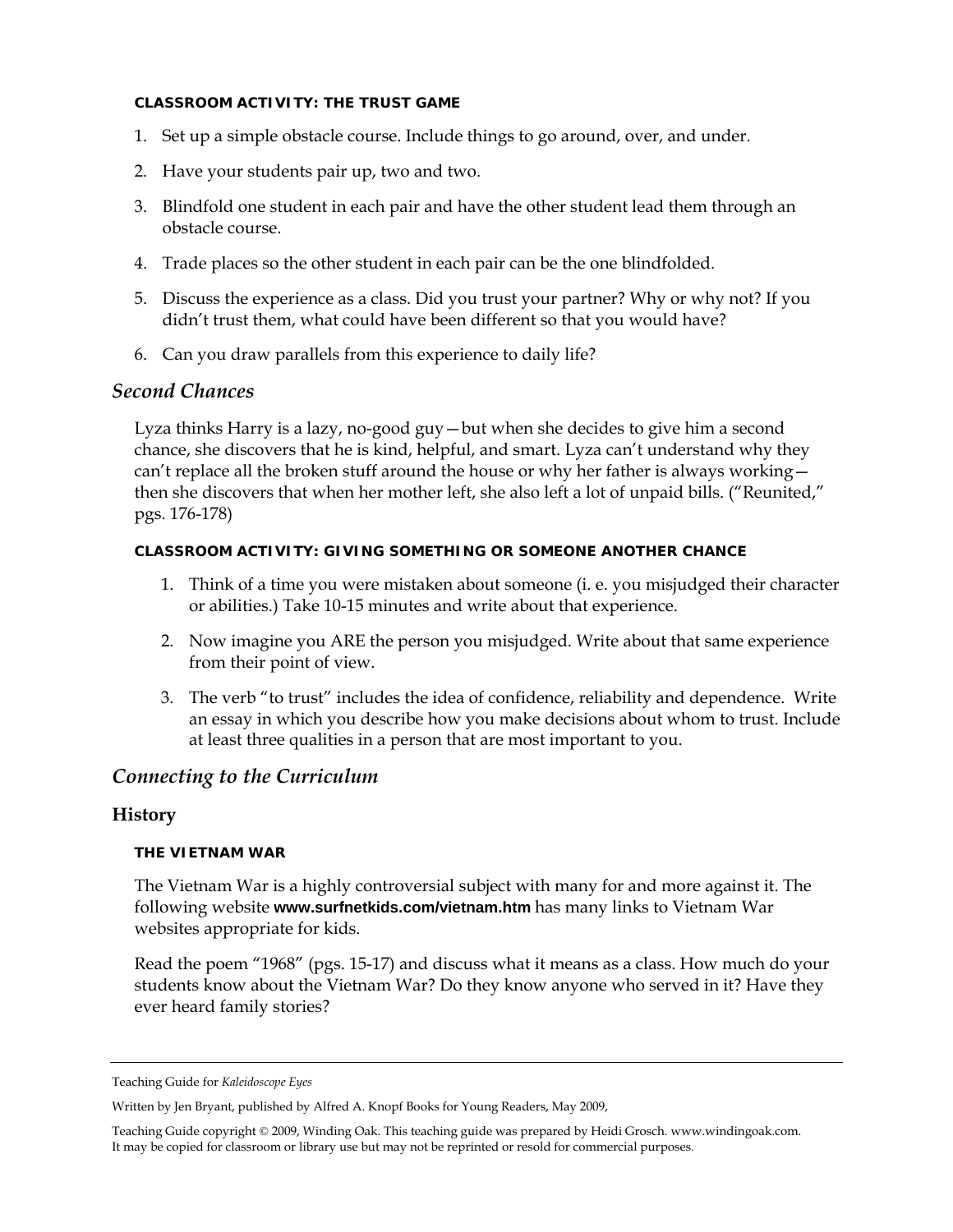# **A CLASSROOM ACTIVITY: WRITING LETTERS TO SOLDIERS**

Malcolm's brother, Dixon, is drafted and his family and friends only hear about his experiences through letters. Write a letter to a soldier serving in the United States military today.

The following websites will help get you started.

- **www.anysoldier.com** (*website to find soldiers to write to)*
- **www.carepackageproject.com/letters.asp** *(site sponsored by the U.S. Marine Corps)*
- **www.education-world.com/a\_tsl/archives/00-2/lesson0030.shtml** *(lesson plan from Education World on writing to soldiers overseas)*
- **www.forgottensoldiers.org/write-soldier.shtml** *(writing an online letter)*

#### **PIRATES AND CAPTAIN KIDD**

We read about them in adventure stories and watch them in movies. Their stories seem so "romantic" and full of adventure. Famous pirates like Captain Kidd, Captain Hook, Long John Silver, and Blackbeard are portrayed as evil villains waiting for the underdog to overpower them. Pirates are often murderers and thieves. Today they capture ships and hold captives for ransom.

#### **CLASSROOM ACTIVITY: PIRATES—FACT OR FICTION? (ALL AGES)**

- 1. What famous pirates can you think of? Brainstorm and make a list (i.e., Captain Hook, Robin Hood, Captain Jack Sparrow). How did you learn about these pirates?
- *2.* Find several non-fiction books and/or reliable websites (i.e. NPR, Smithsonian, *National Geographic*, Library of Congress, etc.) and read about the real, everyday lives of pirates in the 17th and 18th centuries. List details about their food, health, social lives, skills, ethnicity, economic status, age, and behaviors.
- *3.* Write an essay, make a webpage or bulletin board that shows the difference between "fact' and "fiction" in the lives of historical pirates.
- 4. Go to the following and read about modern day pirates:

#### **abcnews.go.com/International/story?id=1300344**

#### **www.huffingtonpost.com/2009/04/10/rise-of-modern-day-pirate\_n\_185606.html**

The term "romanticized," means to have an idealistic view of history, one that highlights the adventure and the good things that happened, while ignoring some of the more violent and unpleasant aspects. Discuss the difference between modern-day pirates and those we read about or see in movies.

For more on Captain Kidd: **www.captainkidd.pwp.blueyonder.co.uk** (*site includes maps, photos, and historical documents)*

Teaching Guide for *Kaleidoscope Eyes* 

Written by Jen Bryant, published by Alfred A. Knopf Books for Young Readers, May 2009,

Teaching Guide copyright © 2009, Winding Oak. This teaching guide was prepared by Heidi Grosch. www.windingoak.com. It may be copied for classroom or library use but may not be reprinted or resold for commercial purposes.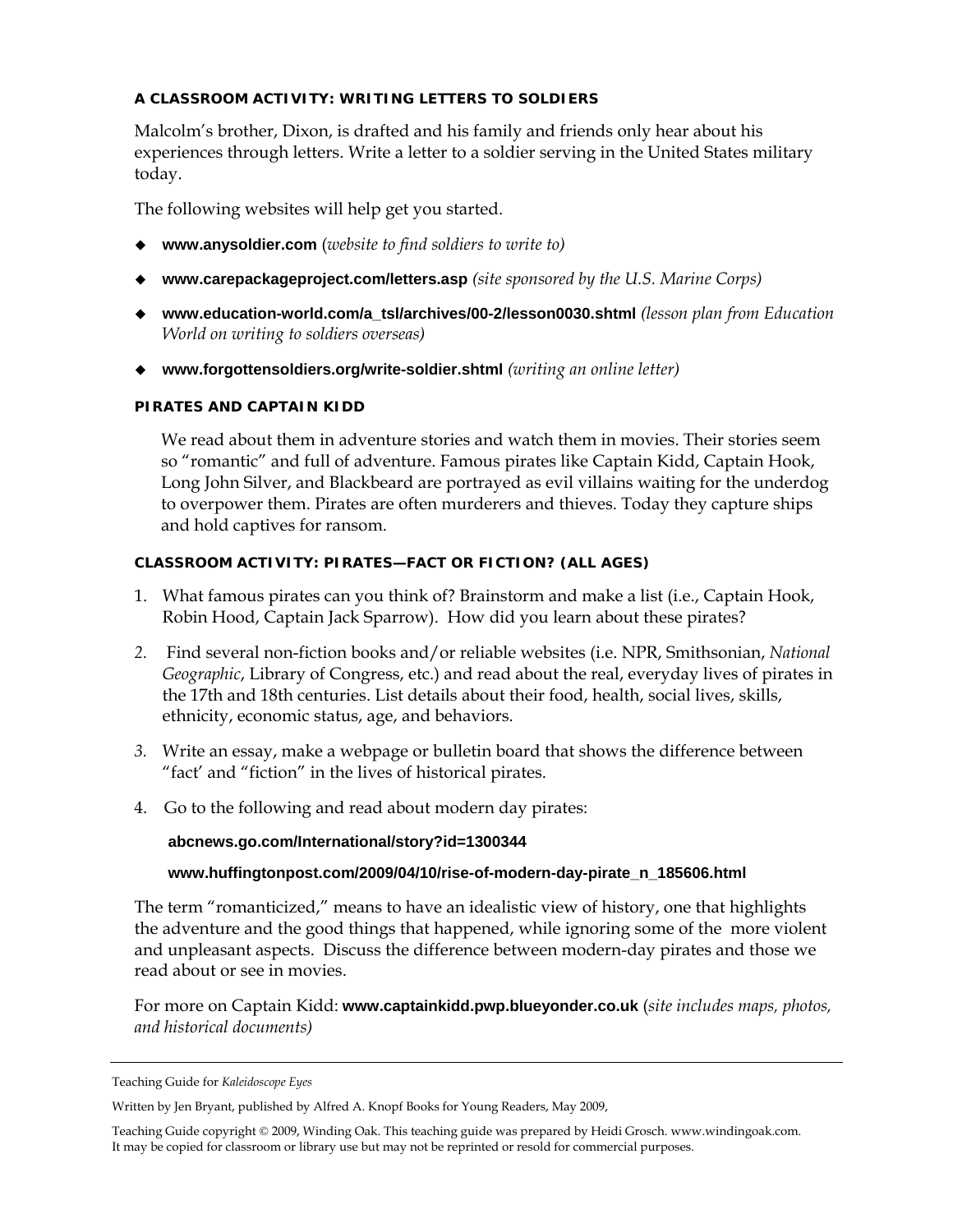# **Social Studies**

### **CHALLENGING STEREOTYPES AND PREJUDICE**

Malcolm and Harry are unique individuals who are nonetheless negatively labeled by others in the story because of stereotypes and prejudice. For example, because Malcolm is black and this is 1968, he isn't allowed into certain white-owned stores and restaurants. Harry has long hair, doesn't have a job, and isn't serving in the Vietnam War, so others assume he must be lazy, irresponsible and self-indulgent.

Malcolm discovers, however, that not everyone is blindsided by the color of his skin ("Research," pgs. 74-76). Lyza discovers that Harry is color-blind (so he can't be drafted), and has a kind and generous heart ("Unexpected," pgs. 139-141)

Even Lyza's annoying older sister, Denise, turns out to be a friend ("August 25, 1969," pgs. 153-157).

### **CLASSROOM ACTIVITY: IDENTITY & DIVERSITY (ALL AGES)**

- 1. Discovering one's identity is an important aspect of growing up and defining yourself as an individual. What are some of the ways in which you discover and express your identity?
- 2. Write a self-description, based on the following aspects of identity: gender, ethnic group/culture, religion or belief system, age, citizenship (local, state, regional, national). How important are each of these to your own sense of identity? Are some more important than others? Why?
- 3. Make a list of several of the sub-groups in your school (i.e. those groups who are identified by their sports teams, hobbies or interests, intellectual abilities, sexual orientation, political affiliation, etc.) How do these groups self-identify (appearance, language, behaviors) and how are they identified by others outside the group? What are some of the beliefs and assumptions about each group? How well is each group tolerated by the others?
- 4. Diversity is defined as a range or mixture of types. Considering the list you made above, discuss the advantages and challenges of a diverse population in your school and in your community. How can people who have different life experiences and different beliefs learn to get along? What are some of the barriers to understanding others who are not like you?

# **Science**

#### **READING MAPS**

Cartography, or mapmaking, is a science that has been around for over 8,000 years. The first known map is a wall painting of the ancient Turkish city of Çatal Hüyük. The invention of the magnetic compass, the sextant, and the telescope made it possible for maps to become more accurate.

Teaching Guide for *Kaleidoscope Eyes* 

Written by Jen Bryant, published by Alfred A. Knopf Books for Young Readers, May 2009,

Teaching Guide copyright © 2009, Winding Oak. This teaching guide was prepared by Heidi Grosch. www.windingoak.com. It may be copied for classroom or library use but may not be reprinted or resold for commercial purposes.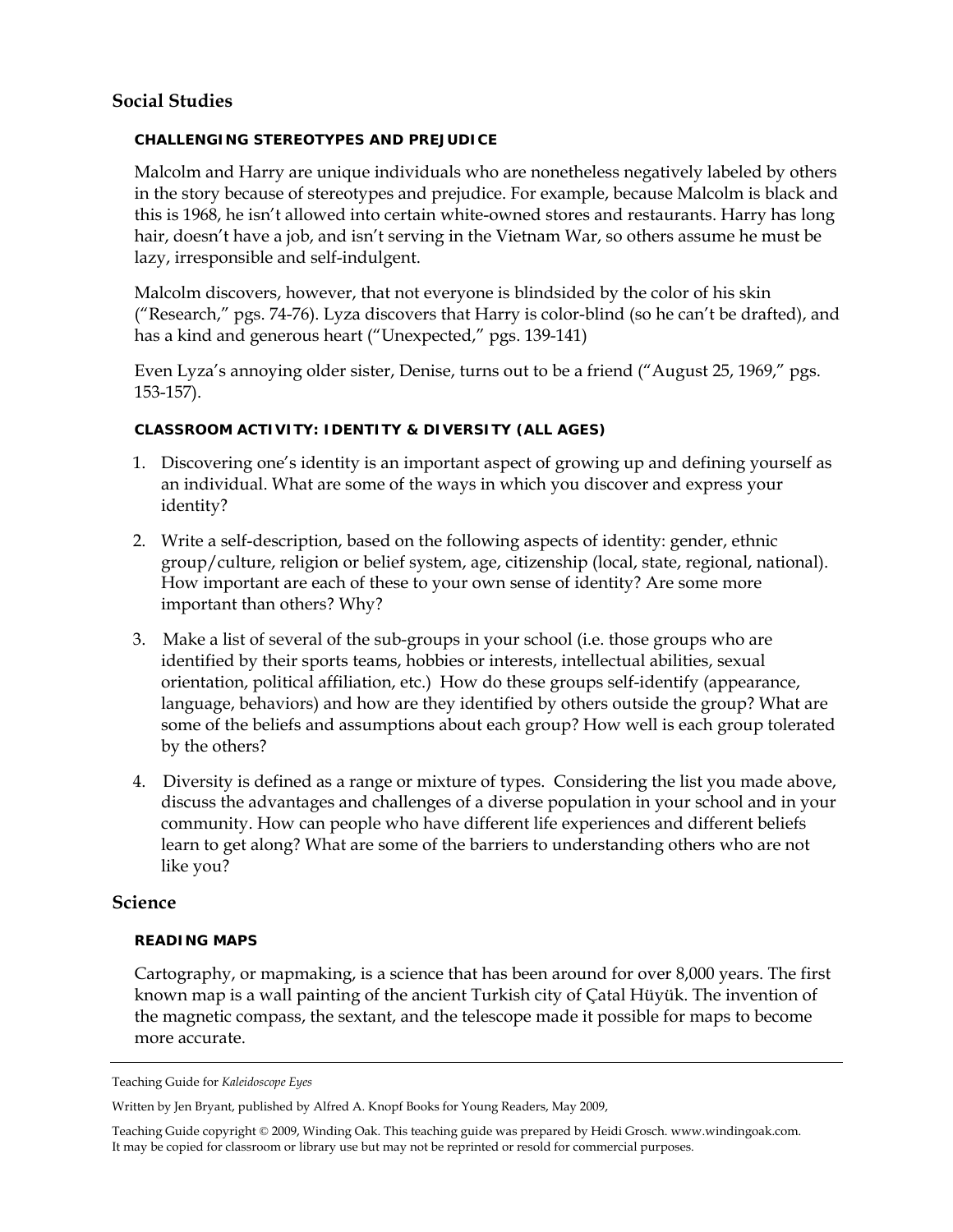Read "Maps," pgs. 38-40

### **CLASSROOM ACTIVITY: MAPS, COMMUNITIES, HISTORY**

- 1. The U.S. Geological Society provides a wealth of information and hands-on activities for through which students can learn about the history and current use of maps. Go to: **http://egsc.usgs.gov/isb/pubs/teachers-packets/exploringmaps/** to read the introduction and suggested activities. Choose one activity to do as a class, one activity to be accomplished in small groups, and one activity to be done individually.
- 2. Have you ever wondered how your community got started? How it has changed over time? Find the nearest town, county or regional historical society. Arrange to visit there and, if possible, take a tour of any archives or exhibits which show the history of your community. Write a summary of your visit and include at least six things you learned.
- 3. With your class, plan an exhibit, bulletin board, or web page in which you compare and contrast various aspects of your community as they were in a certain year (1945, 1960, etc.) or during a certain decade (the 1930's for example) with the way they are now. Use maps, photos, letters, newspaper articles, etc. Be sure you have permission to use or copy any original or privately owned materials.

### **RIVERS OVER TIME**

Rivers change their course because of erosion, the gradual removal of rock material from riverbanks and beds, and the deposit of sediment.

Are there rivers, oceans, or lakes in your region? Have your students find historical maps of your region in your school or public library, at a historical society, or at a museum and study how the course of a river or lake have changed over 100 or 200 years.

# **CLASSROOM ACTIVITY: STUDYING THE COURSE OF A RIVER**

The following three websites are full of ideas for studying the course of a river.

- **www.bbc.co.uk/schools/riversandcoasts** (BBC lesson plans and information about rivers)
- **158.64.118.6/wr/user/library/English/Gr3rivers/Rivers.htm** (full of links, teaching resources and activities about rivers including reprintable maps)
- **www.iptv.org/mississippi/landmarksandlegends/about.html** (activities and information about the Mississippi River produced by Iowa Public Television)

# *Language Arts*

# **Poetry**

This book is written in free verse. Look through the poems (chapters) and try to figure out how many different ways Jen Bryant used poetry.

Teaching Guide for *Kaleidoscope Eyes* 

Written by Jen Bryant, published by Alfred A. Knopf Books for Young Readers, May 2009,

Teaching Guide copyright © 2009, Winding Oak. This teaching guide was prepared by Heidi Grosch. www.windingoak.com. It may be copied for classroom or library use but may not be reprinted or resold for commercial purposes.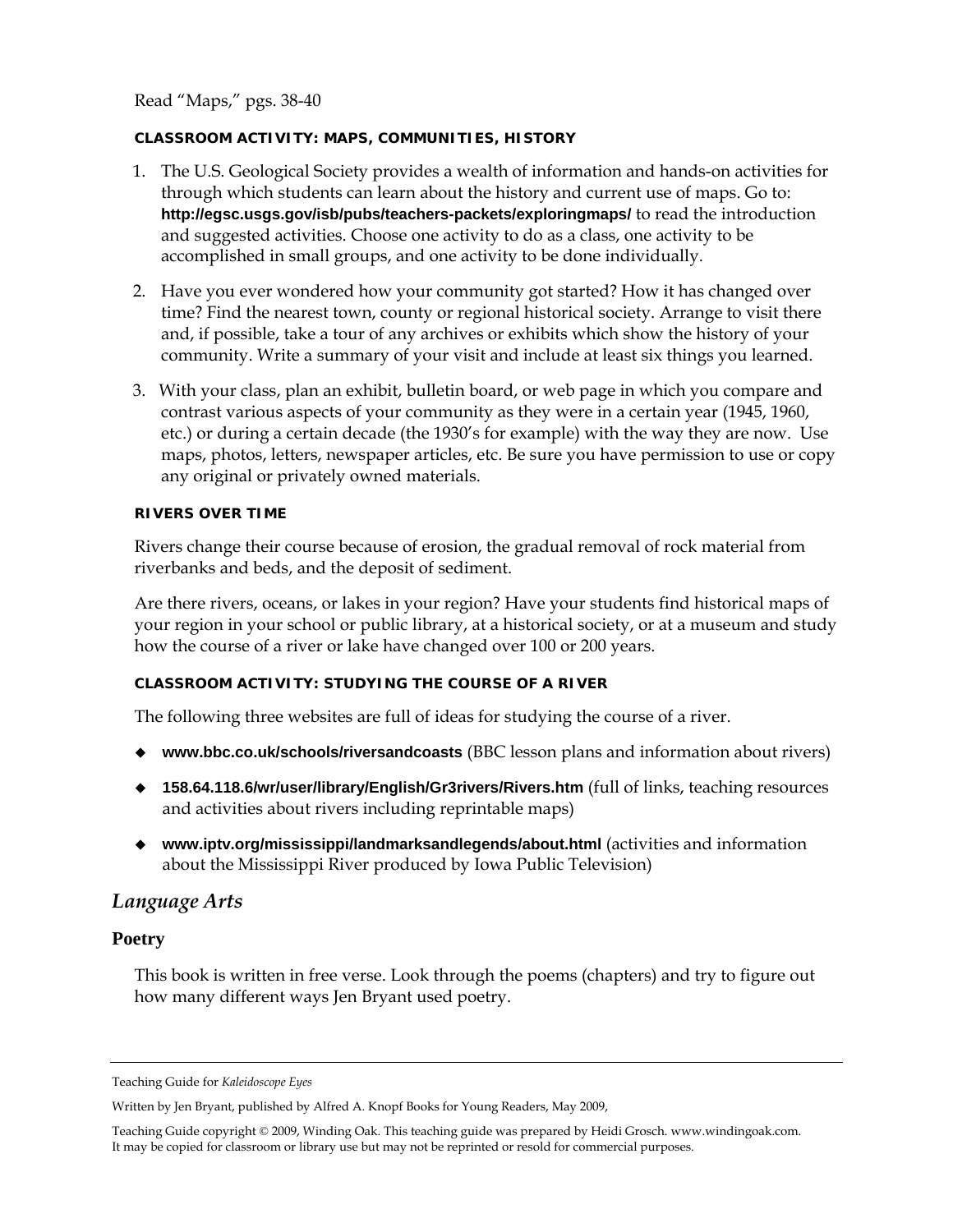### **CLASSROOM ACTIVITY: WRITING POETRY**

- 1. Select one of the forms and write a poem about an ordinary event in the day. For more advanced students, write a series of poems (either in the same style or different styles) that, when put together, tell a short story.
- 2. Divide the class into groups and have them select one poem or chapter from the book that they will present. Give them time to prepare how they will present their poem from the book to the rest of the class (for example: they can act it out, each read a line, divide the lines up to emphasize particular meaning, write a reader's theater script).

# **Word Pictures Becoming Verse**

This book is full of images that paint pictures using words. Instead of writing "waking up," Bryant says Lyza is "returning from sleep." Instead of bruises, Bryant writes, "almost-sevendollar wounds" (pg. 101).

### **MORE EXAMPLES:**

- "Our family began to unravel like a tightly wound ball of string that some invisible tomcat took to pawing and flicking across the floor." (pg. 5)
- $\blacklozenge$  "The rain is coming down hard and fast, like a Jimi Hendrix guitar riff" (pg. 130)
- "the collection notices spread across the desk, which now seem like maps to our family's self-destruction."

# **CLASSROOM ACTIVITY: DESCRIBING OBJECTS**

- 1. Begin by choosing an ordinary object in the room. Have every student say a phrase that would describe that object.
- 2. Next, write down a list of ordinary objects in the classroom or the students' homes. Add something those objects do, then write an analogy or allusion that will help a reader create a picture in their mind or use their senses to understand the object more fully (glass, you drink out of a glass, "The glass is as full as the Mississippi after the snow melts.") (alarm clock, it wakes you up, "my alarm clock wakes me up like soldiers marching on my face").
- 3. Now create a four-line poem that could be used in a verse novel, breaking the lines in a way that focuses attention on the images in those four lines:

My alarm clock wakes me up like soldiers marching on my face.

**Describing Characters**. There are many ways to describe a character without creating a laundry list of adjectives (i.e., the boy was tall, with brown hair, a blue shirt and a loud voice). Here are some examples from this book:

Teaching Guide for *Kaleidoscope Eyes* 

Written by Jen Bryant, published by Alfred A. Knopf Books for Young Readers, May 2009,

Teaching Guide copyright © 2009, Winding Oak. This teaching guide was prepared by Heidi Grosch. www.windingoak.com. It may be copied for classroom or library use but may not be reprinted or resold for commercial purposes.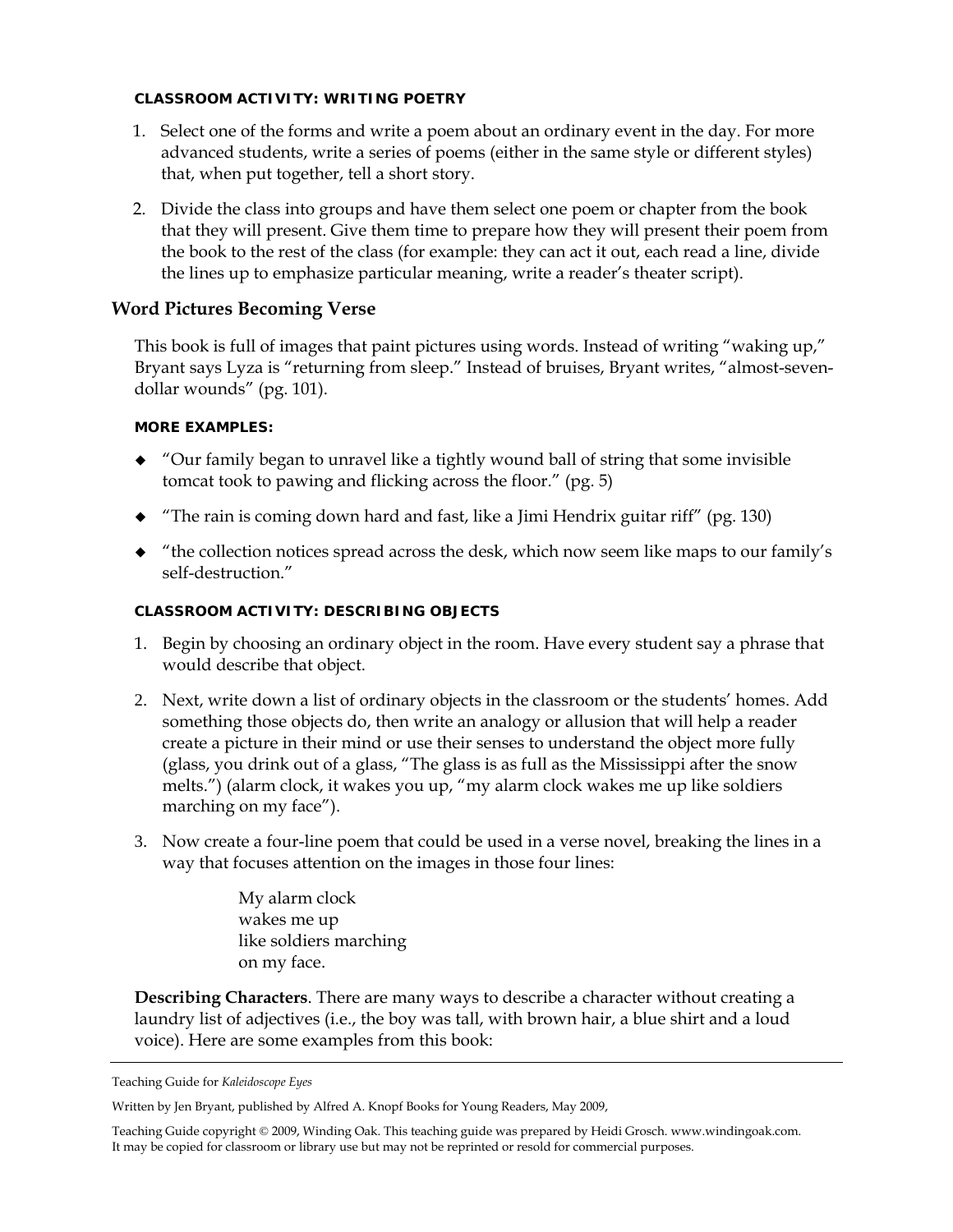- Janis Joplin … "mouth open in a scream around the microphone, arms raised, hair frizzed out wildly. An anguished, contorted look on her face—" (pg. 3)
- $\bullet$  If he were a bird, he'd be one of those great blue herons ... (pg. 12)
- Dixon Dupree …"is the kind of brother every kid should have …" (pg. 60)

# **CLASSROOM ACTIVITY: DESCRIBING OTHERS**

- 1. Discuss the various ways Jen Bryant has introduced characters in this book.
- 2. Divide students into groups of two. Have them write down descriptions of each other.
- 3. Next have them create new descriptions that tell more of a story, the way the author of *Kaleidoscope Eyes* does.
- 4. Share with the class.

**Symbolism:** There is a lot of symbolism in this book. Have your students think about how one aspect of *Kaleidoscope Eyes* symbolizes (represents, foreshadows, parallels) another aspect.

- The Vietnam War and the fear of soldiers leaving and never coming back parallels the departure of Lyza and Denise's mother ("… like the blades of choppers," pg. 8).
- Harry's being colorblind is also reflected in Lyza's friendships (one best friend is black, one is white).

# **CLASSROOM ACTIVITY – SYMBOLS IN EVERYDAY LIFE**

- **1.** Make a list of visual symbols (a thing that represents something else) that you see almost every day. These might include symbols or parallels for peace, friendship, family, danger, happiness, religion, culture, etc. Discuss how color, shape, size, texture can be combined to create a certain mood or message.
- **2.** Design a symbol that represents your family, class, school or community. Write a short essay explaining why you feel it is an appropriate symbol.

# **The Kaleidoscope**

The Kaleidoscope is a symbol of hope and the belief that things can change into something beautiful. It symbolizes several aspects of the story, including having friends from different cultures.

Read the poem "Kaleidoscope Eyes" on pg. 9. How does the kaleidoscope represent events in the book? How does looking through it help Lyza make decisions or see things more clearly?

Teaching Guide for *Kaleidoscope Eyes* 

Written by Jen Bryant, published by Alfred A. Knopf Books for Young Readers, May 2009,

Teaching Guide copyright © 2009, Winding Oak. This teaching guide was prepared by Heidi Grosch. www.windingoak.com. It may be copied for classroom or library use but may not be reprinted or resold for commercial purposes.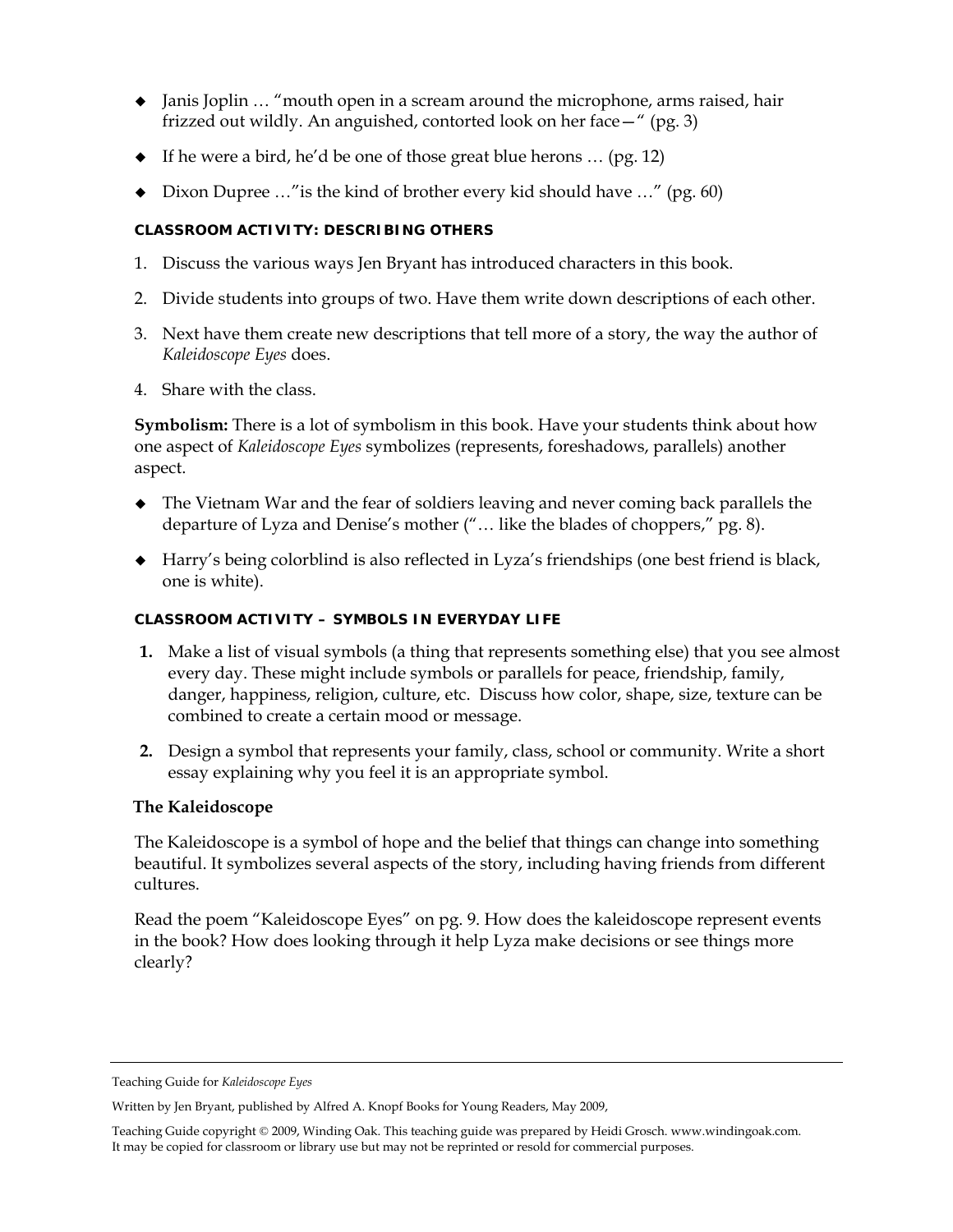### **CLASSROOM ACTIVITY: MAKING A KALEIDOSCOPE**

The kaleidoscope was invented and patented by David Brewster in 1816. The first one to appear in the United States was reported in 1870. The kaleidoscope signifies the fragments that come together to form a whole, perhaps indicating a diversity of something, such as experience, or piecing together the parts of a symbolic puzzle.

Making a kaleidoscope can be as difficult or as easy as you wish. Included here are instructions to web links for both.

- Easy: **www.princetonol.com/groups/iad/Files/film.htm** (*step-by-step instructions from Princeton Online using a film canister and mirrored Mylar as well as links to other lesson plans using kaleidoscopes)*
- More Advanced: **www.kaleidoscopesusa.com/makeAscope.htm or www.optics.arizona.edu/academics/kaleidoscopehowtomakeakaleidoscope.htm** (*step-by-step guidelines using mirrors and PVC pipe, prepared by the University of Arizona)*

# *Beyond The Book*

#### **INTERNET RESOURCES**

**www.kaleidoscopesusa.com** includes a wide variety of kaleidoscopes available for purchase, a brief explanation of how they work and directions to make one

**www.nationalgeographic.com/pirates** National Geographic site on pirates

**www.videojug.com/film/how-to-make-a-kaleidoscope** a very silly video but it gives step-bystep instructions on making a kaleidoscope

#### **OTHER TITLES OF INTEREST: MAGAZINES**

- *Archaeology's Dig*, a magazine for kids! (Archaeological Institute of America, **www.digonsite.com**
- *Dig (the archeology magazine for kids)*, Cobblestone Publishing, **www.cobblestonepub.com**

# **OTHER TITLES OF INTEREST: BOOKS**

*10,000 Days of Thunder: A History of the Vietnam War,* Philip Caputo, S&S/Atheneum, 2005.

- *Archaeology for Kids: Uncovering the Mysteries of Our Past, 25 Activities* (For Kids series), Richard Panchyk, Chicago Review Press, 2001.
- *Buried Blueprints: Maps and Sketches of Lost Worlds and Mysterious Places*, Albert Lorenz and Joy Schleh, Abrams, 1999.
- *Captain Kidd (Pirates!),* Sue Hamilton, Abdo & Daughters, 2007.
- *Lost Treasures of the Pirates of the Caribbean*, James Owen, Jeremy Owen, Simon & Schuster, 2007. (nonfiction)
- *Mapmaking with Children: Sense of Place Education for the Elementary Years*, David Sobel, Heinemann, 1998.

Teaching Guide for *Kaleidoscope Eyes* 

Written by Jen Bryant, published by Alfred A. Knopf Books for Young Readers, May 2009,

Teaching Guide copyright © 2009, Winding Oak. This teaching guide was prepared by Heidi Grosch. www.windingoak.com. It may be copied for classroom or library use but may not be reprinted or resold for commercial purposes.